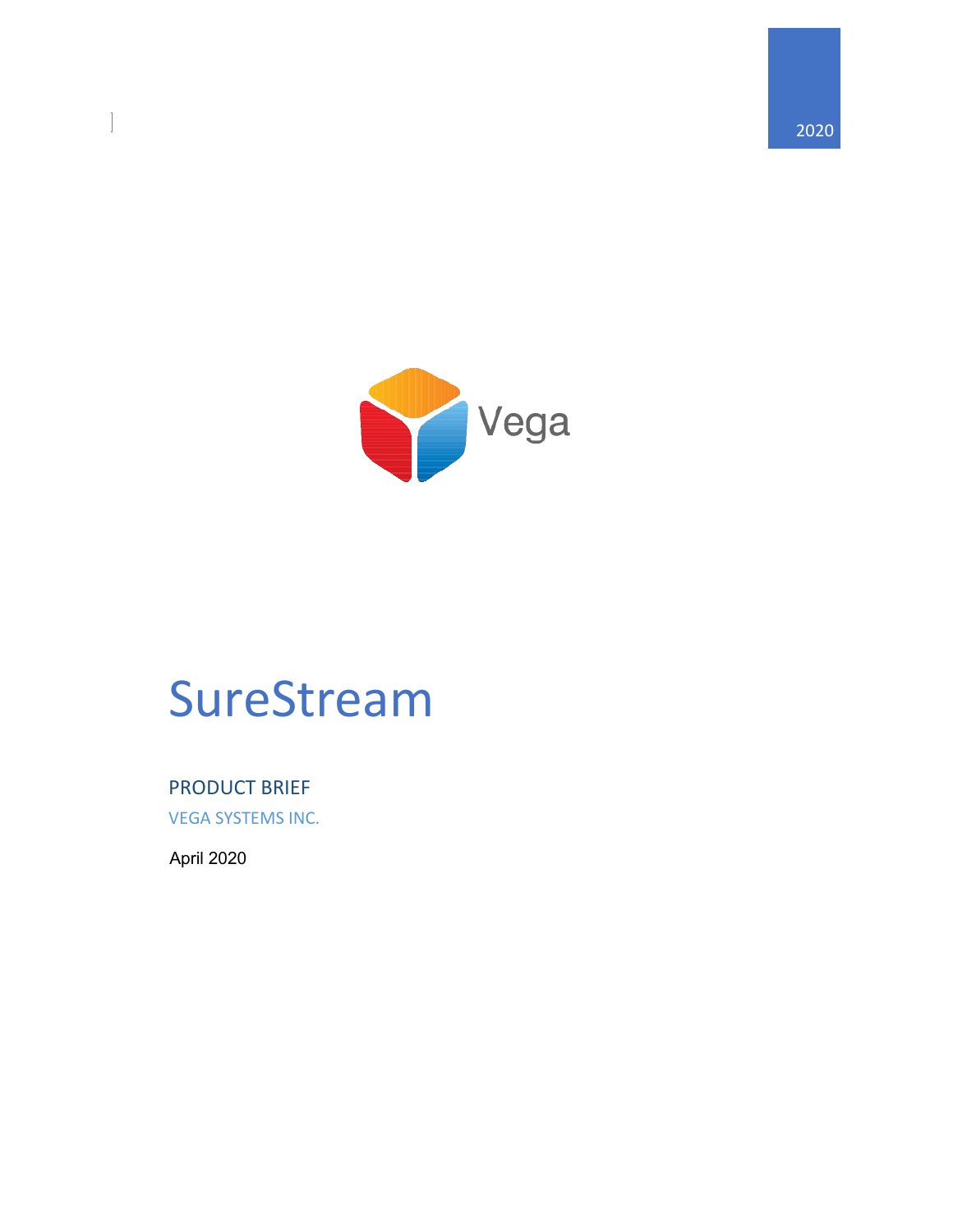

#### Contents

÷.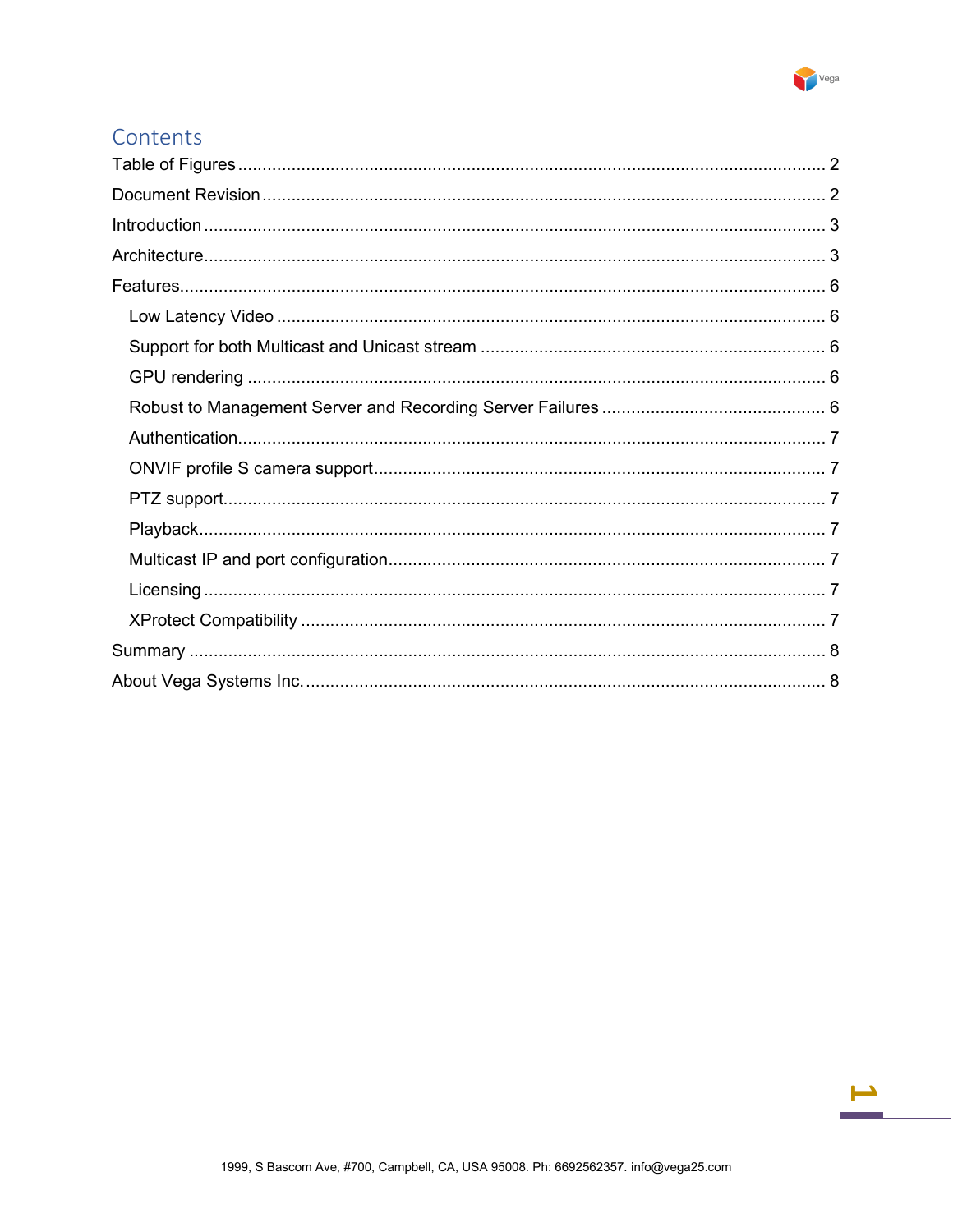

## <span id="page-2-0"></span>Table of Figures

### <span id="page-2-1"></span>Document Revision

| Version           | <b>Date</b> | <b>Remarks</b>    |
|-------------------|-------------|-------------------|
| $\vert 1.0 \vert$ | 4/2018      | For Release 3.0   |
| $\sqrt{2.0}$      | 9/2018      | For Release 4.0.2 |
| 3.0               | 4/2020      | For Release 6.0.3 |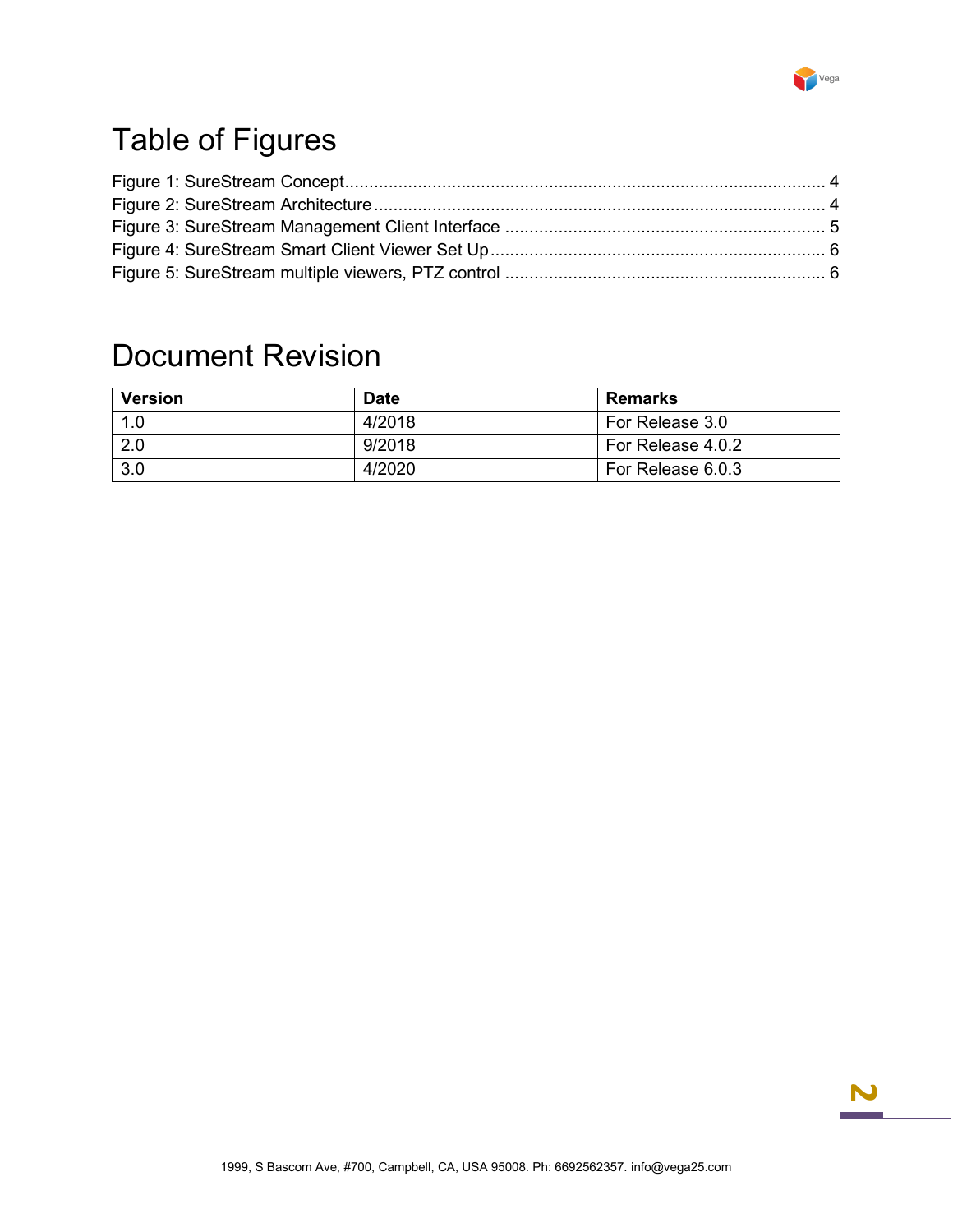

### <span id="page-3-0"></span>Introduction

At video surveillance installations, any live video loss is a security loop hole.

Zero live video loss depends on many components, some beyond VMS's control – camera, network, monitors, power supply etc. However, the VMS needs to ensure that the cause for loss of live video should not be due to VMS's components.

In XProtect, availability of live video at a Smart Client depends on the proper functioning of the XProtect recording server. Failure of this component results in loss of live video. While mitigation strategies exist to handle its failure, all need additional hardware investment and cannot provide ZERO live video loss.

SureStream is the only plugin solution for XProtect, that enables all Smart Clients, once authenticated, to start and receive low-latency multicast streams directly from cameras, bypassing recording servers. Recording server failure has no impact on live video. Uninterrupted live video is only dependent on non-VMS components.

### <span id="page-3-1"></span>**Architecture**

SureStream consists of MIP plugin components that reside in the Management Server and in each Smart Client.

The management server component and its associated front end in the management client, provide a way to:

- 1. Scout the network to find ONVIF S multicast compatible cameras.
- 2. Configure multicast parameters on each of these cameras.

The Smart Client SureStream component enables the end user to start/receive multicast streaming from one or more compatible cameras that the user is authenticated to access.

Playback for each of these cameras is sourced from the corresponding XProtect Recording server.

[Figure 1,](#page-4-0) [Figure 2](#page-4-1) depict concept and architecture. [Figure 3,](#page-5-0) [Figure 4](#page-6-5) and [Figure 5](#page-6-6) depict the Management Client and Smart Client interfaces of SureStream.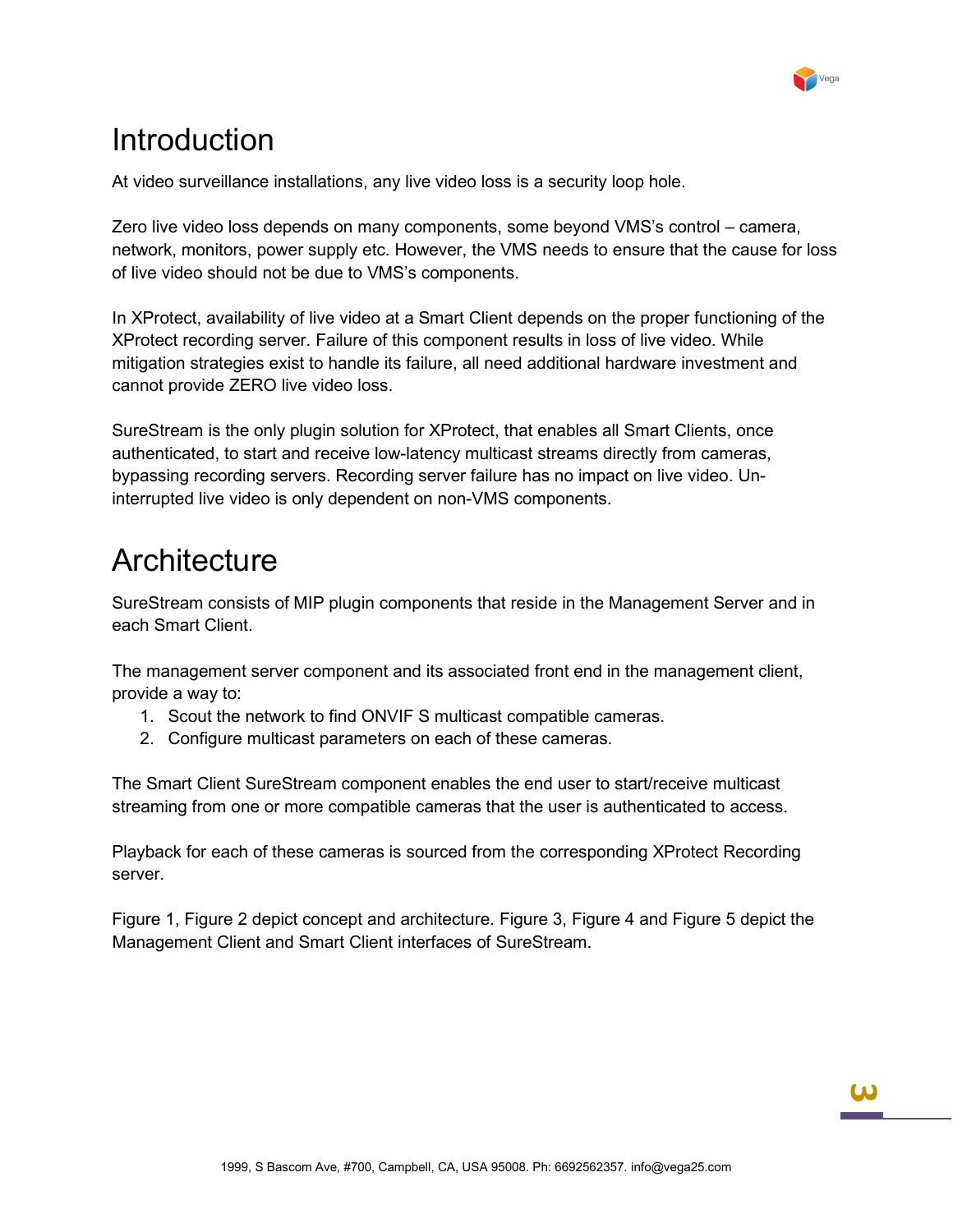



#### *Figure 1: SureStream Concept*

<span id="page-4-0"></span>

<span id="page-4-1"></span>*Figure 2: SureStream Architecture*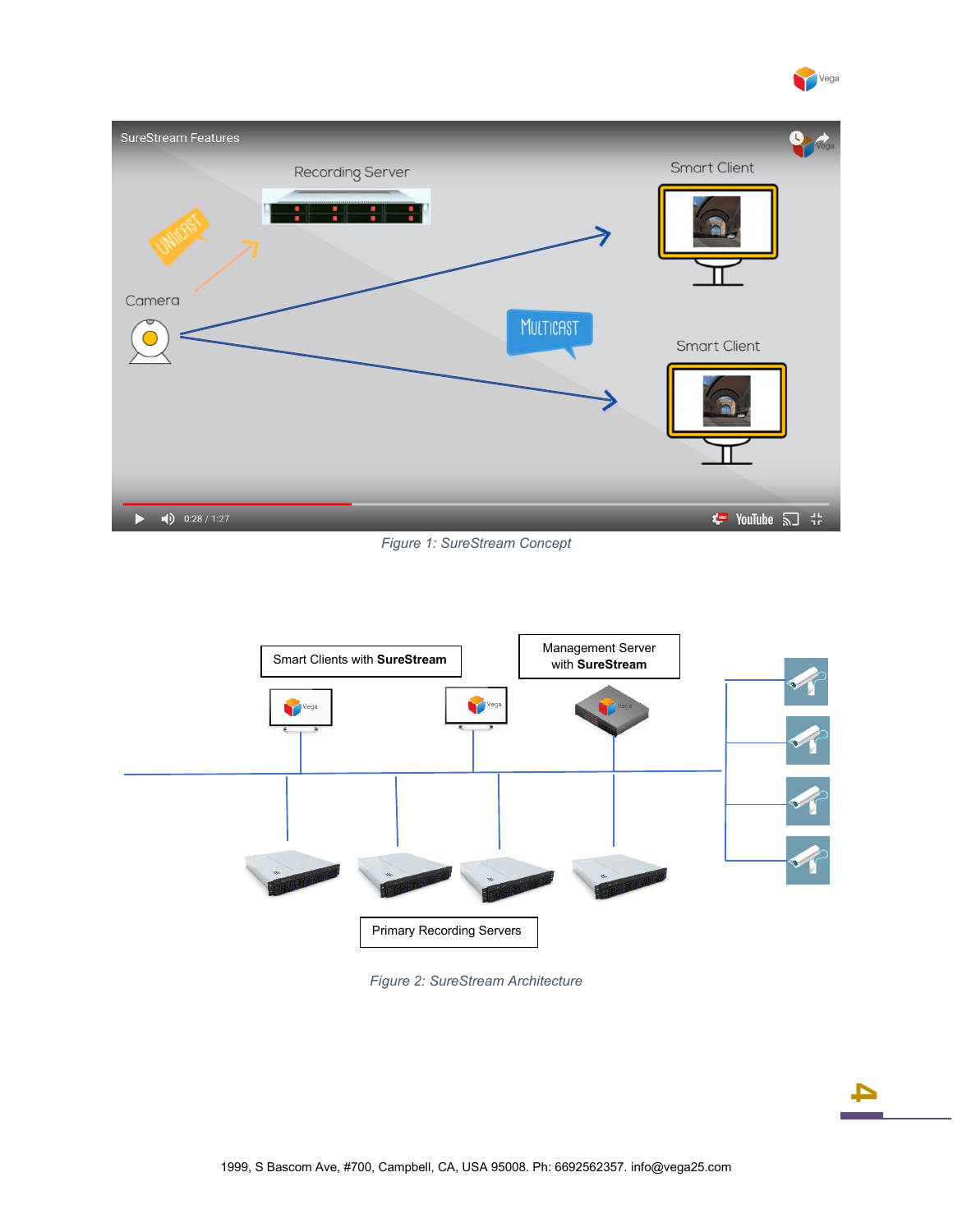

| a.<br>$\mathsf{X}$<br>Milestone XProtect Management Client 2020 R1<br>$\sim$                                                                                                                                                                                                                                                                                                                                                                                                                                                                                                                                                                                                                                                                                                                                                                                                                                                                                                                                                                                                                                                                                                                                                                                                                                                                                                                                                                                                                                                                                                                                                                                                                                                                                                                                                                                                                                                                              |
|-----------------------------------------------------------------------------------------------------------------------------------------------------------------------------------------------------------------------------------------------------------------------------------------------------------------------------------------------------------------------------------------------------------------------------------------------------------------------------------------------------------------------------------------------------------------------------------------------------------------------------------------------------------------------------------------------------------------------------------------------------------------------------------------------------------------------------------------------------------------------------------------------------------------------------------------------------------------------------------------------------------------------------------------------------------------------------------------------------------------------------------------------------------------------------------------------------------------------------------------------------------------------------------------------------------------------------------------------------------------------------------------------------------------------------------------------------------------------------------------------------------------------------------------------------------------------------------------------------------------------------------------------------------------------------------------------------------------------------------------------------------------------------------------------------------------------------------------------------------------------------------------------------------------------------------------------------------|
| File Edit View Action Tools Help                                                                                                                                                                                                                                                                                                                                                                                                                                                                                                                                                                                                                                                                                                                                                                                                                                                                                                                                                                                                                                                                                                                                                                                                                                                                                                                                                                                                                                                                                                                                                                                                                                                                                                                                                                                                                                                                                                                          |
| 日りのも品<br>Site Navigation<br>$\downarrow$ 4 SureStream Information<br>$\vee$ # $\times$ Cameras                                                                                                                                                                                                                                                                                                                                                                                                                                                                                                                                                                                                                                                                                                                                                                                                                                                                                                                                                                                                                                                                                                                                                                                                                                                                                                                                                                                                                                                                                                                                                                                                                                                                                                                                                                                                                                                            |
| $-9$                                                                                                                                                                                                                                                                                                                                                                                                                                                                                                                                                                                                                                                                                                                                                                                                                                                                                                                                                                                                                                                                                                                                                                                                                                                                                                                                                                                                                                                                                                                                                                                                                                                                                                                                                                                                                                                                                                                                                      |
| <b>11</b> Site Information<br><b>E Cameras</b><br>- SureStream<br>Available Camera(s) (1)<br>Selected Camera(s) (3)<br>Remote Connect Services<br>Axis One-click Camera Con<br>-- Pelco D6230L (172.16.0.5) - Camera 1<br>AXIS M5013 PTZ Dome Network Camera (172.16.0.4) - Cam<br>- AXIS M7014 Video Encoder (172.16.0.14) - Camera 2<br><b>E-</b> Servers<br>Dahua IPC-HFW4431R-Z (172.16.0.6) - Camera 1<br>Recording Servers<br>Failover Servers<br>Mobile Servers<br><b>G</b> ONVIF Bridges<br>$\rightarrow$<br><b>E</b> Devices<br>Cameras<br>$\rightarrow$ Al<br>Microphones<br><b>C</b> Speakers<br>Metadata<br>$\leftarrow$<br>do Input<br><b>O</b> Output<br>$\leftarrow$ $\sim$<br><b>GHI Client</b><br><b>Hill</b> Smart Wall<br>Mew Groups<br>Smart Client Profiles<br>Management Client Profiles<br><b>B</b> Rules and Events<br>$\left\langle \cdot \right\rangle$<br>$\rightarrow$<br><b>Rules</b><br>t1<br>$\ddot{}$<br>Time Profiles<br>$\hbox{\tt Q}$<br>Notification Profiles<br>$\alpha$<br>User-defined Events<br>土<br>$\textcircled{1}$ + $\overline{\mathbf{w}}$<br><b>Analytics Events</b><br>Generic Events<br>  OK   Offine   Profile issue   Time issue   Not ONVIF<br>et Security<br><b>Roles</b><br>Multicast IP address / Range<br>239.192.10.10<br>to 239.192.10.20<br>(Range: 239.0.0.0 to 239.255.255.254)<br><b>R</b> Basic Users<br>System Dashboard<br>10000<br>(Range: 1024 to 65535)<br>Multicast Port<br>Current Tasks<br>$\Box$<br><b>Enable Overlay</b><br>System Monitor<br>System Monitor Thresholds<br>Stream Type<br>◯ Unicast ◯ Multicast (® Ether<br><b>R</b> Evidence Lock<br>Configuration Reports<br>Server Logs<br><b>D</b> Access Control<br><b>E.C.</b> Transact<br>Transaction sources<br>Transaction definitions<br>由 & Alarms<br><b>ED WIP Plug-ins</b><br><b>B-III RMF</b><br><b>E</b> RMFAlarm<br><b>B</b> SureStream<br>Cameras<br>$\leq$<br>$\,$<br>Site Navigation Federated Site Hierarchy |



<span id="page-5-0"></span>

**Сп**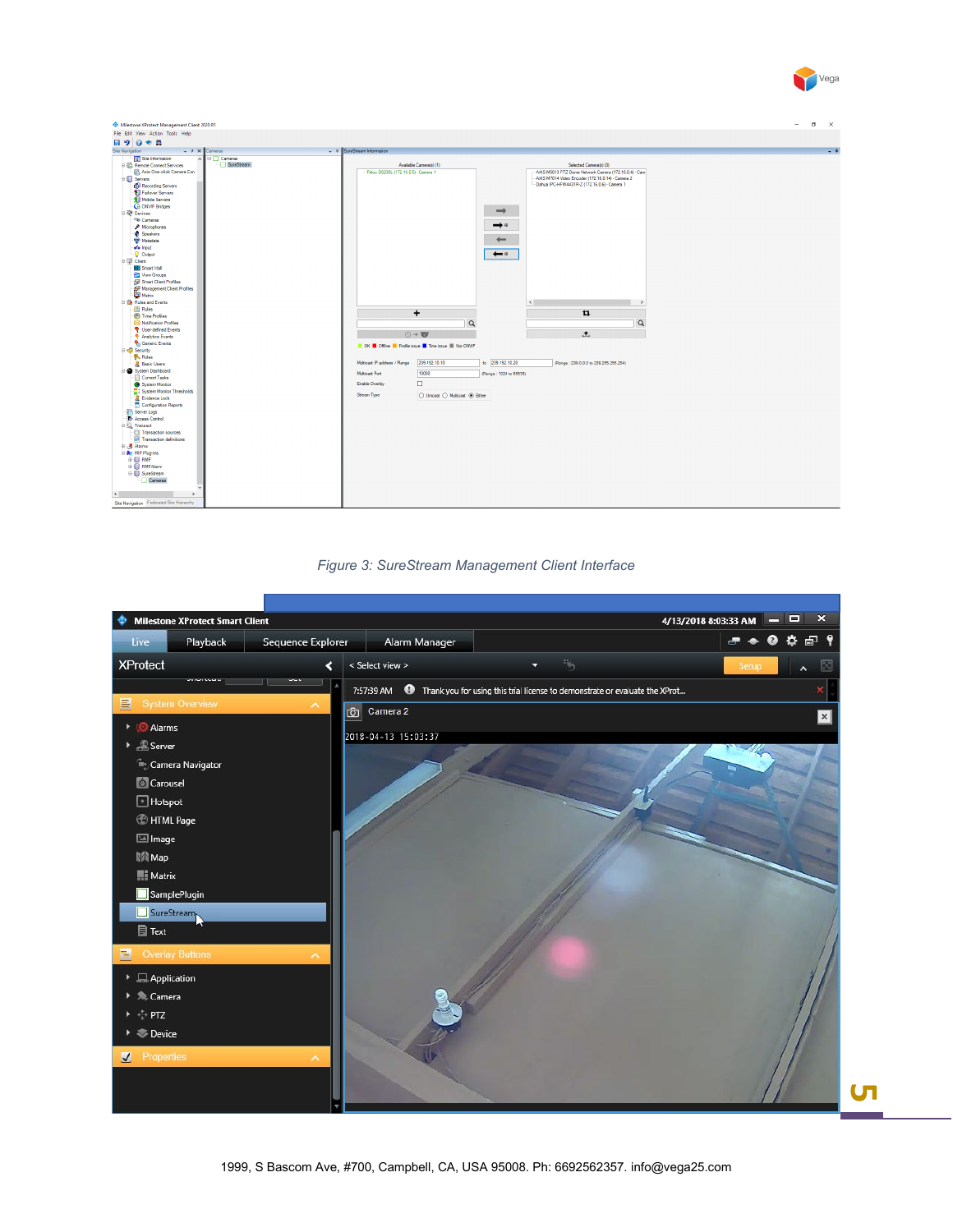

<span id="page-6-5"></span>

*Figure 4: SureStream Smart Client Viewer Set Up*

*Figure 5: SureStream multiple viewers, PTZ control*

### <span id="page-6-6"></span><span id="page-6-0"></span>Features

#### <span id="page-6-1"></span>Low Latency Video

The live video displayed by SureStream has lower latency compared to video sourced from a recording server.

#### <span id="page-6-2"></span>Support for both Multicast and Unicast stream

SureStream supports both multicast and unicast direct streaming from the camera. Unicast can be used in networks that do not support multicast transmission.

#### <span id="page-6-3"></span>GPU rendering

<span id="page-6-4"></span>Through its native support for GPU rendering, SureStream supports 4K videos.

#### Robust to Management Server and Recording Server Failures

Live video has zero loss even when all recording servers and the management server fail.

**6**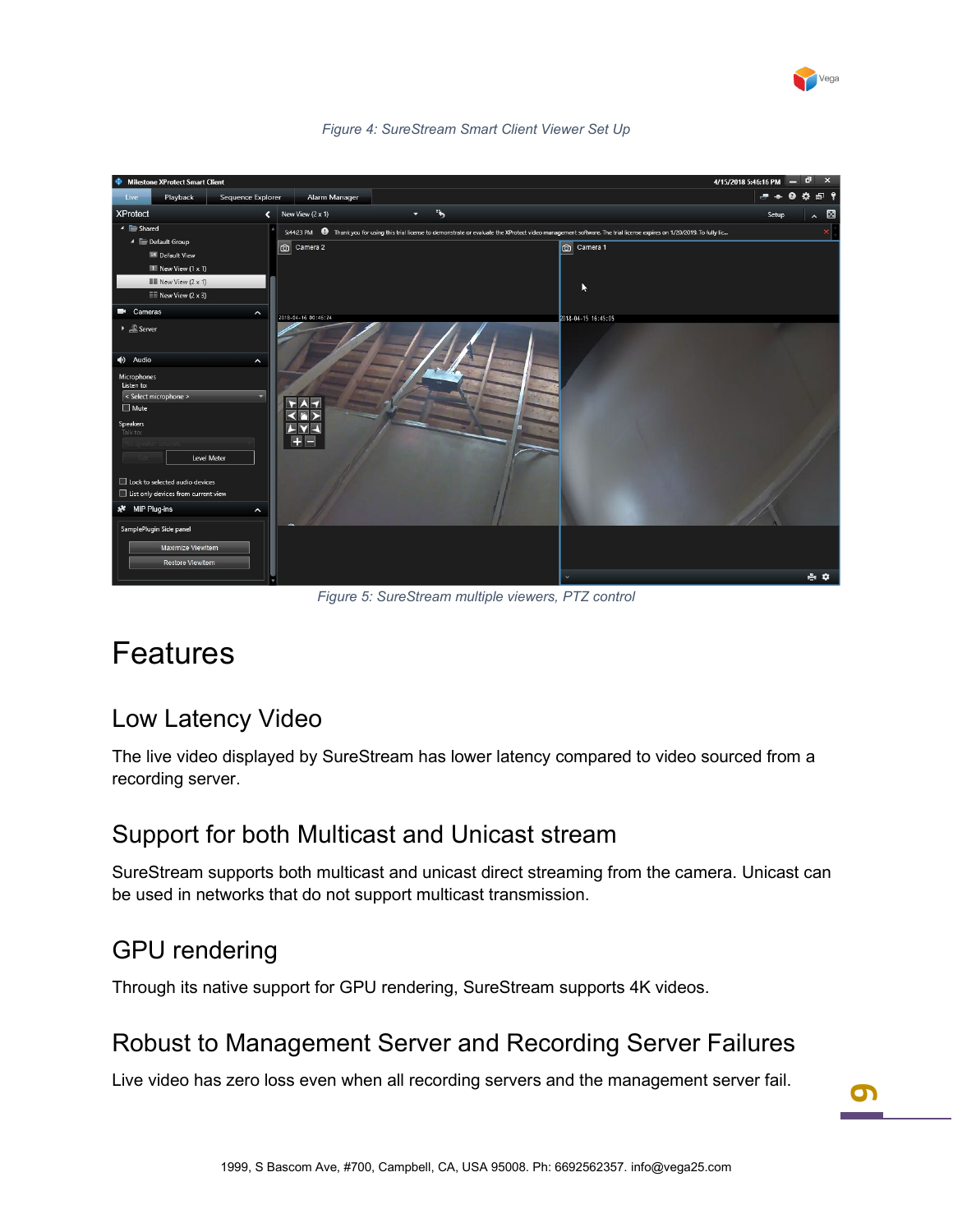

#### <span id="page-7-0"></span>Authentication

User authentication is integrated to XProtect Authentication. Only users allowed by XProtect to view/playback/ptz control a camera are allowed by SureStream to view/playback/ptz control the same camera respectively.

### <span id="page-7-1"></span>ONVIF profile S camera support

All cameras that implement ONVIF S profile with multicast are supported by SureStream. SureStream automatically identifies such cameras added to XProtect.

#### <span id="page-7-2"></span>PTZ support

SureStream provides ONVIF based PTZ control and an interface to pan/tilt and zoom PTZ cameras.

#### <span id="page-7-3"></span>Playback

<span id="page-7-4"></span>SureStream playback integrates with the native XProtect playback functionality.

#### Multicast IP and port configuration

An easy to use interface is provided to batch-set multicast streaming parameters for cameras added to XProtect.

#### <span id="page-7-5"></span>Licensing

<span id="page-7-6"></span>SureStream licensing is MIP integrated.

#### XProtect Compatibility

SureStream is tested with XProtect Corporate 2020 R1.